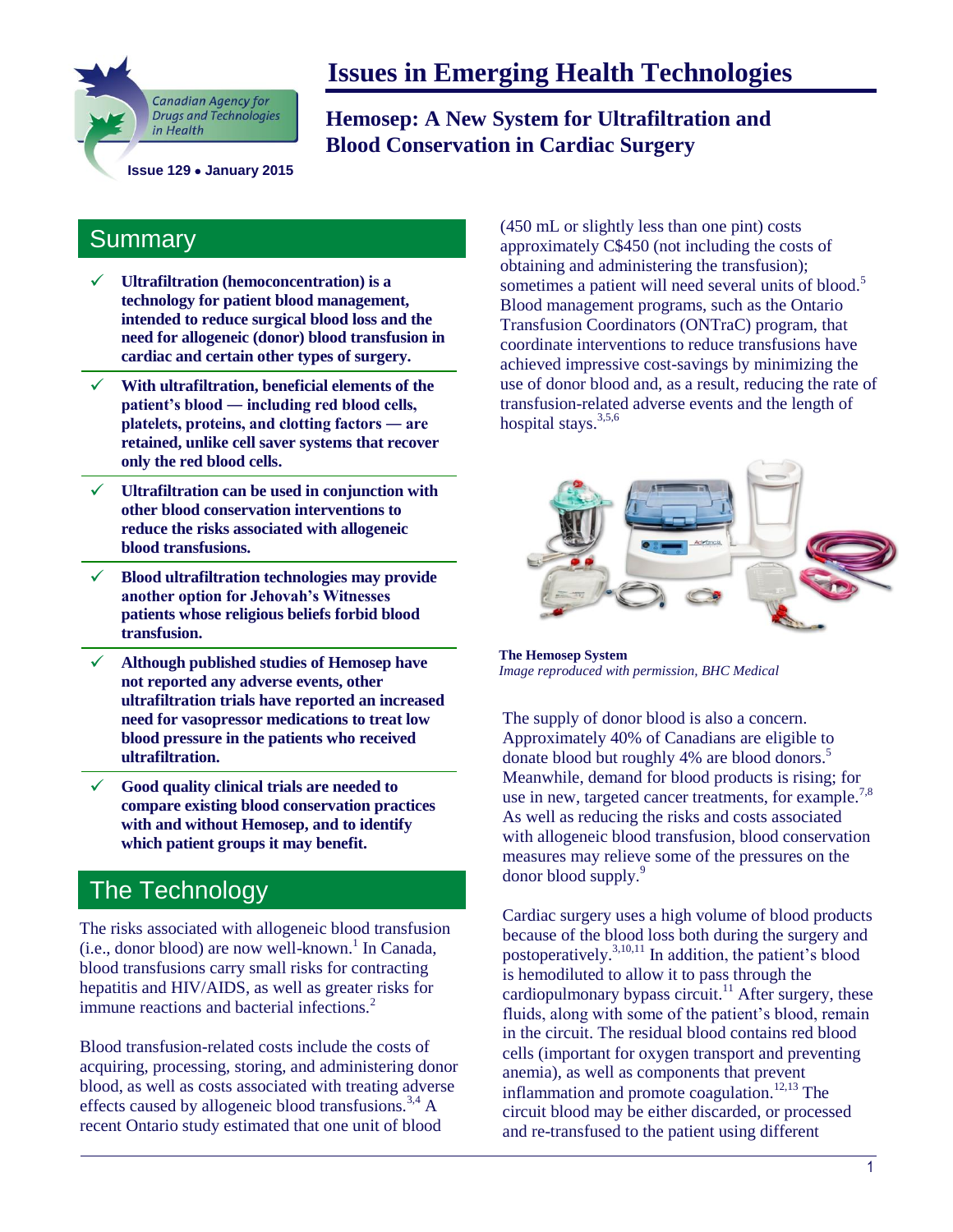techniques to filter out contaminants and remove excess  $\overline{\text{fluid}}$ .<sup>11</sup>

Current guidelines and consensus statements recommend that various blood conservation or "patient blood management" measures be used under the guidance of a multidisciplinary health care team (e.g., nurses, anesthesiologists, perfusionists, surgeons, and laboratory technologists) to minimize the need for allogeneic transfusion in cardiac surgery.<sup>14-16</sup> Blood conservation interventions include:

- restrictive transfusion policies
- preoperative autologous blood donation
- drug therapies to stimulate red blood cell production preoperatively
- minimally invasive surgery to reduce blood loss
- antifibrinolytic drugs to reduce bleeding during the surgery
- intraoperative red blood cell salvage
- ultrafiltration for autotransfusion of blood components back to the patient.<sup>5,14</sup>

Autologous transfusion (autotransfusion) technologies salvage and re-transfuse the patient's blood. These have been used for many years to reduce both surgical blood loss and the need for allogeneic blood transfusion.<sup>17,18</sup> Many autotransfusion technologies were originally pieced together using existing hospital equipment, such as electric blood pumps, and blood filtering and storage devices.<sup>18</sup> Blood concentration (hemoconcentration) was achieved using modified dialysis or centrifuge devices to remove some of the water and plasma, but these in-house systems were relatively complicated to use. $19$ 

Ultrafiltration (hemofiltration) uses filtration, rather than centrifugation, to separate out red blood cells and other blood components for re-transfusion to the patient.<sup>9</sup> Unlike cell salvage technologies that "wash" and separate out the red blood cells, ultrafiltration technologies filter and remove fluids (to minimize adverse events due to hemodilution) and contaminants, while preserving red blood cells and other beneficial components (e.g., platelets, proteins, and clotting factors) for re-transfusion. $11,14$ 

Recent blood conservation guidelines from The Society of Thoracic Surgeons and the Society of Cardiovascular Anesthesiologists summarized the evidence on three types of ultrafiltration used in cardiac surgery, as follows:<sup>14</sup>

- **conventional ultrafiltration** *(*used during cardiopulmonary bypass) ― no benefit regarding red blood cell use or reduced blood loss
- **modified ultrafiltration** (used after cardiopulmonary bypass) ― significant reductions in blood loss and fewer requirements for transfusions of red blood cells or platelets, which suggests a benefit through reduced hemodilution and the need for blood transfusion
- **zero balance ultrafiltration** (replacing the ultrafiltrate fluid with an electrolyte solution) ― no reduction in blood loss or transfusion.

Modified ultrafiltration was introduced in the 1990s, and several different systems have been developed since then.<sup>20</sup> The Hemosep system is a recent commercial system for modified ultrafiltration and hemoconcentration. Hemosep is intended to reduce blood loss in cardiac and other types of "clean site" surgery, including pediatric surgery [personal communication: Margaret Hanlon-Bell, BHC Medical, Mississauga (ON), 18 Nov 2014]. The system has four main parts: a Hemosep bag, which contains the "chemical sponge" filter; an agitator to keep the blood from coagulating and increase the rate of filtration; a blood collection bag; and a cell concentrator bag. Hemosep removes plasma fluid and contaminants from blood salvaged from the cardiopulmonary bypass machine (either during or after surgery), allowing the concentrated blood product to be re-transfused to the patient.<sup>19,21</sup>

## Regulatory Status

The Hemosep system (Advancis Surgical/Brightwake Ltd., Nottinghamshire, UK) was first licensed by Health Canada as a Class II medical device in November 2012; additional system components were licensed in January 2014.<sup>22</sup> The Canadian distributor is BHC Medical Inc. (Mississauga, Ontario).

Another commercial device specifically for blood ultrafiltration in cardiac surgery is the Hemobag system (Global Blood Resources LLC, Somers, Connecticut), which received Health Canada licensing in 2009.

## Patient Group

While allogeneic blood transfusion carries risks, anemia is also a risk factor for surgical patients.<sup>16</sup> Certain heart surgery patients are known to be at higher risk for bleeding and requiring blood transfusion, including older patients, those with lower levels of red blood cell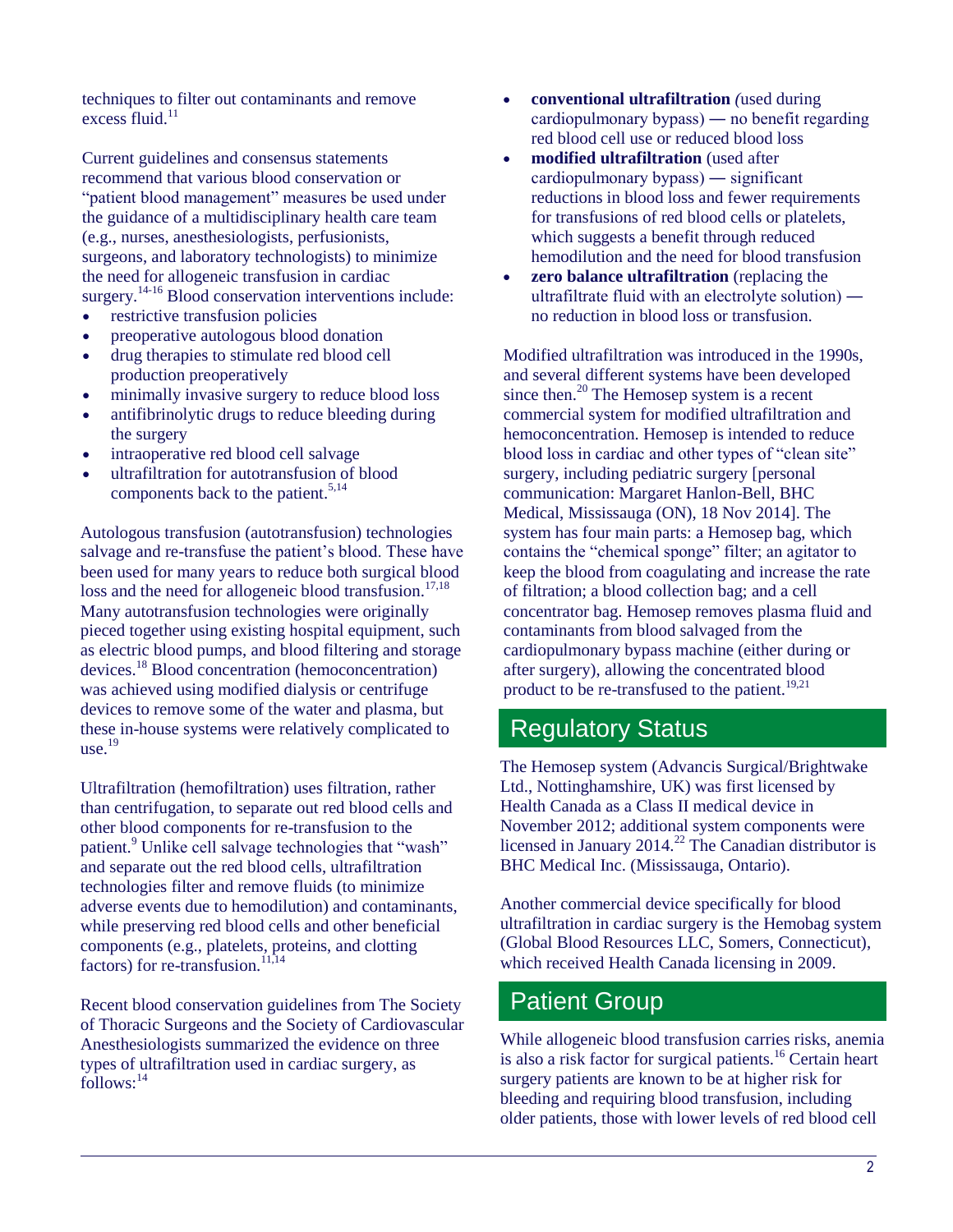volume (due to preoperative anemia or smaller body size), and those undergoing complex cardiac procedures.<sup>13,14</sup>

As blood ultrafiltration can be used within a closed loop system, it may also offer an option for Jehovah's Witnesses patients whose religious beliefs forbid blood transfusions.20,23,24

#### Current Practice

Approximately 50,000 cardiac surgeries are performed in Canada each year.<sup>3</sup> One recent commentary notes that blood conservation in cardiac surgery is a "multimodal and multidisciplinary process, with increasing numbers of successful blood management programs."<sup>3</sup> Ontario's ONTraC program is one example, but at least 35 blood conservation programs are in place at hospitals across Canada.<sup>3,25</sup>

#### **Methods**

#### **Literature Search Strategy**

The peer-reviewed literature search included the following bibliographic databases: PubMed, Embase, The Cochrane Library (2014, Issue 8), and the University of York Centre for Reviews and Dissemination (DARE, NHS EED, and HTA) databases. Grey literature was identified by searching relevant sections of the CADTH *Grey Matters* checklist [\(http://www.cadth.ca/resources/grey-matters\)](http://www.cadth.ca/resources/grey-matters) and manufacturers' websites. No methodological filters were applied to limit retrieval by publication type. The search was restricted to English language documents published within the last five years (August 2009 to August 2014), with monthly PubMed updates to January 2015.

#### **Study Selection Criteria**

Published studies that assessed the use of the Hemosep device were selected for review of the clinical evidence. Studies of alternative devices or methods for ultrafiltration, unpublished data, older publications, and information from clinical experts were also included, where appropriate, to place this technology in context.

#### The Evidence

The current evidence on Hemosep consists of one randomized, single centre clinical trial and feasibility study of its use in 102 patients undergoing cardiac bypass surgery.<sup>19</sup> The patients in the Hemosep group received re-transfusion of their salvaged blood,

processed through Hemosep, following their bypass surgery, while patients in the control group did not receive re-transfusion of their salvaged blood.<sup>19</sup> Significantly more patients in the Hemosep group did not receive any allogeneic blood transfusions (38 from a total of 52 patients) in comparison to those in the control group (19 from a total of 50 patients).<sup>19</sup> Of those who did require allogeneic transfusions, patients in the Hemosep group required fewer units of blood  $(1 \pm 0.8)$  units of red blood cells in the Hemosep group versus  $2.4 \pm 1$  in the control group;  $P = 0.032$ ). There were no technical failures with the Hemosep device, and clinical staff were reportedly "pleased with its ease of use and overall performance."<sup>19</sup> A conference report of preliminary results from this study also noted a decrease in both postcardiac bypass inflammatory response and postoperative bleeding in the Hemosep patients.<sup>26</sup>

A small, randomized controlled trial ( $n = 47$ ) compared hematocrit levels of patients who received salvaged blood processed by Hemosep with patients who received similar quantities of unfiltered salvaged blood. The latter is not the standard of practice at most Canadian cardiac surgery centres [personal communication: John Miller, Mazankowski Alberta Heart Institute, Edmonton (AB), 19 Nov 2014]. This study, reported only in a conference abstract, found no significant difference in hematocrit levels between the two groups. $27$ 

Trials of other (non-Hemosep) ultrafiltration technologies include a randomized controlled trial of 197 patients at one Canadian hospital, the Processed Residual Blood in Cardiac Surgery trial, which assessed the use of blood ultrafiltration in adult patients undergoing uncomplicated heart bypass surgery.<sup>12</sup> This trial used a hemoconcentrator and ultrafiltration but not the Hemosep device. The trial's primary outcome was the number of patients requiring allogeneic red blood cell transfusions. There was no difference in the proportion of patients who received allogeneic blood transfusions (39% of patients in both groups received transfusions). For secondary study outcomes, ultrafiltration did not significantly decrease the quantity of red blood cells transfused; rates of postoperative hemorrhage were similar, as were patients' hemoglobin levels at discharge.<sup>12</sup> However, the investigators caution that their study did not use continuous ultrafiltration during the bypass surgery and did not include patients undergoing complex cardiac surgeries who are at greater risk for needing blood transfusions. Results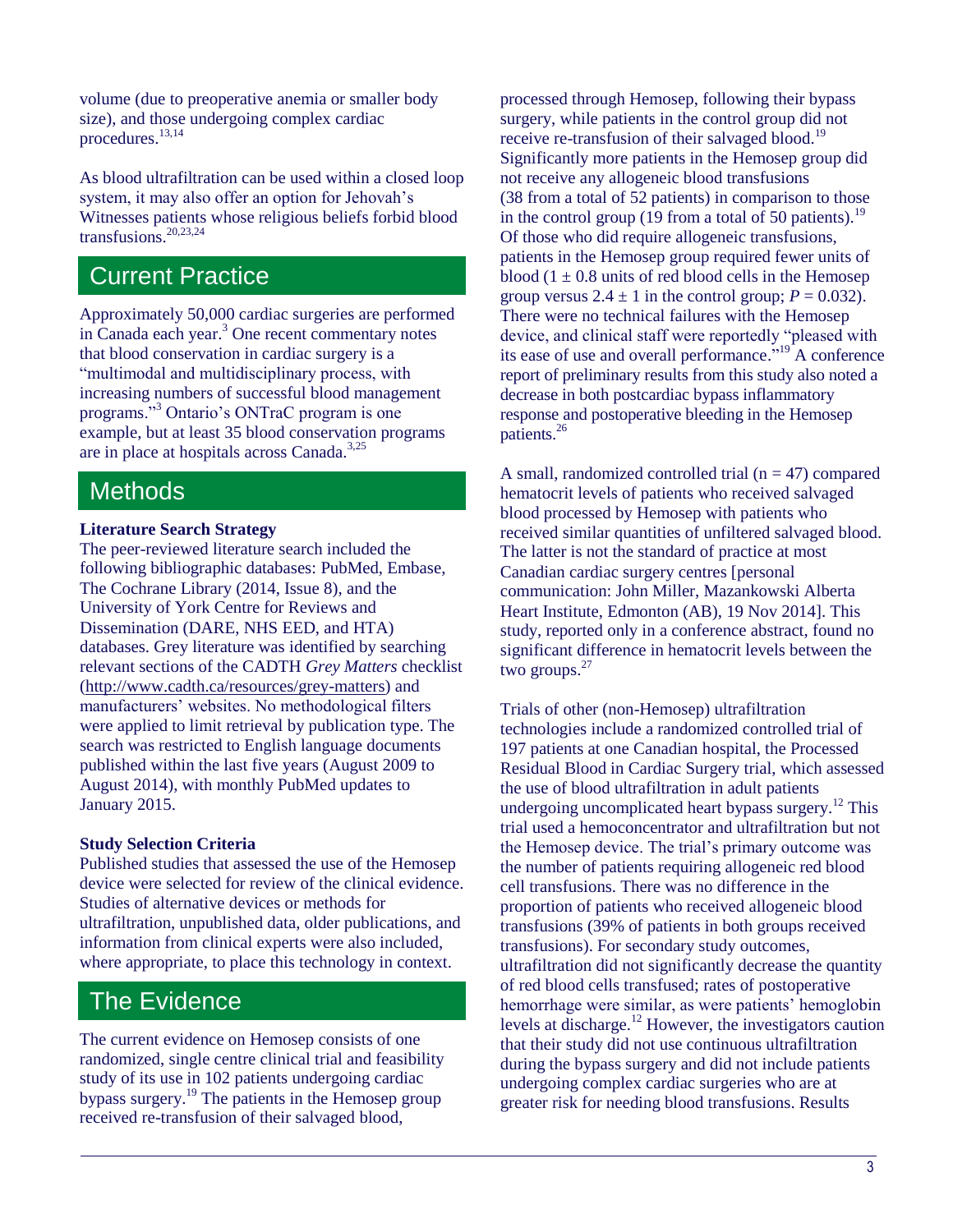using continuous ultrafiltration and in high-risk patients may differ. $12$ 

Another small Canadian study investigated the methodological feasibility of conducting a blinded, randomized controlled trial of ultrafiltration in cardiac bypass surgery. This study used a Terumo hemofilter rather than the Hemosep system. The study found no difference in the units of red blood cells transfused between the ultrafiltration and the control groups, although the ultrafiltration group patients had higher hematocrit values (levels of red blood cells). Note that this study was underpowered to detect significant differences. Patients in the ultrafiltration group received more frequent and higher doses of vasopressor drugs for the treatment of low blood pressure.<sup>10</sup>

#### Adverse Effects

The trial of Hemosep included measurement of acrylate levels from the ultrafiltration membrane in the processed hemoconcentrated blood. No measurable levels of acrylate were detected.<sup>19</sup> The trial report cites clinical and laboratory studies of Hemosep that confirmed that levels of plasma-free hemoglobin in the processed blood were not elevated post-processing (which would indicate a higher risk for adverse effects post-transfusion).19,28 After processing with Hemosep, the resulting blood product had a higher white cell count (believed to be part of the cellular response to the cardiopulmonary bypass) but was otherwise similar to the pre-operative blood.<sup>19</sup> No adverse events in patients were reported.

## Administration and Cost

Hemosep is used in conjunction with existing blood conservation practices; consequently, it will be an additional cost. For example, at the Mazankowski Alberta Heart Institute, current patient blood management includes multi-pass hemoconcentration of the entire volume of the cardiopulmonary bypass circuit, as well as hemofiltration. In addition, cell saving and/or autotransfusion is frequently used during cardiac surgery procedures [personal communication: John Miller, Mazankowski Alberta Heart Institute, Edmonton (AB), 19 Nov 2014].

The price of the Hemosep system ranges from C\$5,000 to C\$7,000, with disposables costing anywhere from \$450 to \$600 per surgery [personal communication: Margaret Hanlon-Bell, BHC Medical, Mississauga (ON), 16 Oct 2014]. As an example, if this technology

was used on all cardiac surgery patients at the Mazankowski Alberta Heart Institute, the incremental cost would be approximately \$1 million per year [personal communication: Dr. David B. Ross, Mazankowski Alberta Heart Institute, Edmonton (AB), 11 Nov 2014].

The potential cost-savings of blood conservation interventions depends on the volume of blood salvaged.<sup>29</sup> Some studies suggest that at least 1.5 to 2 units of blood must be recovered to ensure costeffectiveness; but, depending on the cost of the blood conservation technology, savings could be achieved with even lower volumes of salvaged blood if this avoids the cost of treating adverse effects from allogeneic blood transfusions.<sup>9,29</sup>

Ultrafiltration and hemoconcentration may also reduce the amount of contaminated surgical waste by-products by removing the fluid from the bypass circuit residues.<sup>19</sup> The waste by-product from the Hemosep process is basically a plasma gel, which may be easier to dispose of than the fluid wastes produced by cell saver centrifuge systems.<sup>19</sup>

# Concurrent Developments

Advancis Surgical is developing the Hemosep system for use in other types of surgery, including trauma and orthopedic surgery.<sup>21</sup>

## Rate of Technology Diffusion

According to the Canadian distributor, small trials of Hemosep in both cardiac and orthopedic surgeries are expected to begin soon in several Ontario centres. Other than in these planned trials, no Canadian hospitals are currently using the Hemosep system [personal communication: Margaret Hanlon-Bell, BHC Medical, Mississauga (ON), 29 Aug 2014].

The Hemobag system is being used at Royal University Hospital and at the University of Saskatchewan, and has also been used at the University of Ottawa Heart Institute [personal communication: Keith A. Samolyk, Global Blood Resources, Somers (CT), 17 Oct 2014].

## Implementation Issues

Patients at higher risk for requiring blood transfusion when undergoing cardiac surgery may benefit most from blood conservation measures. However, evidence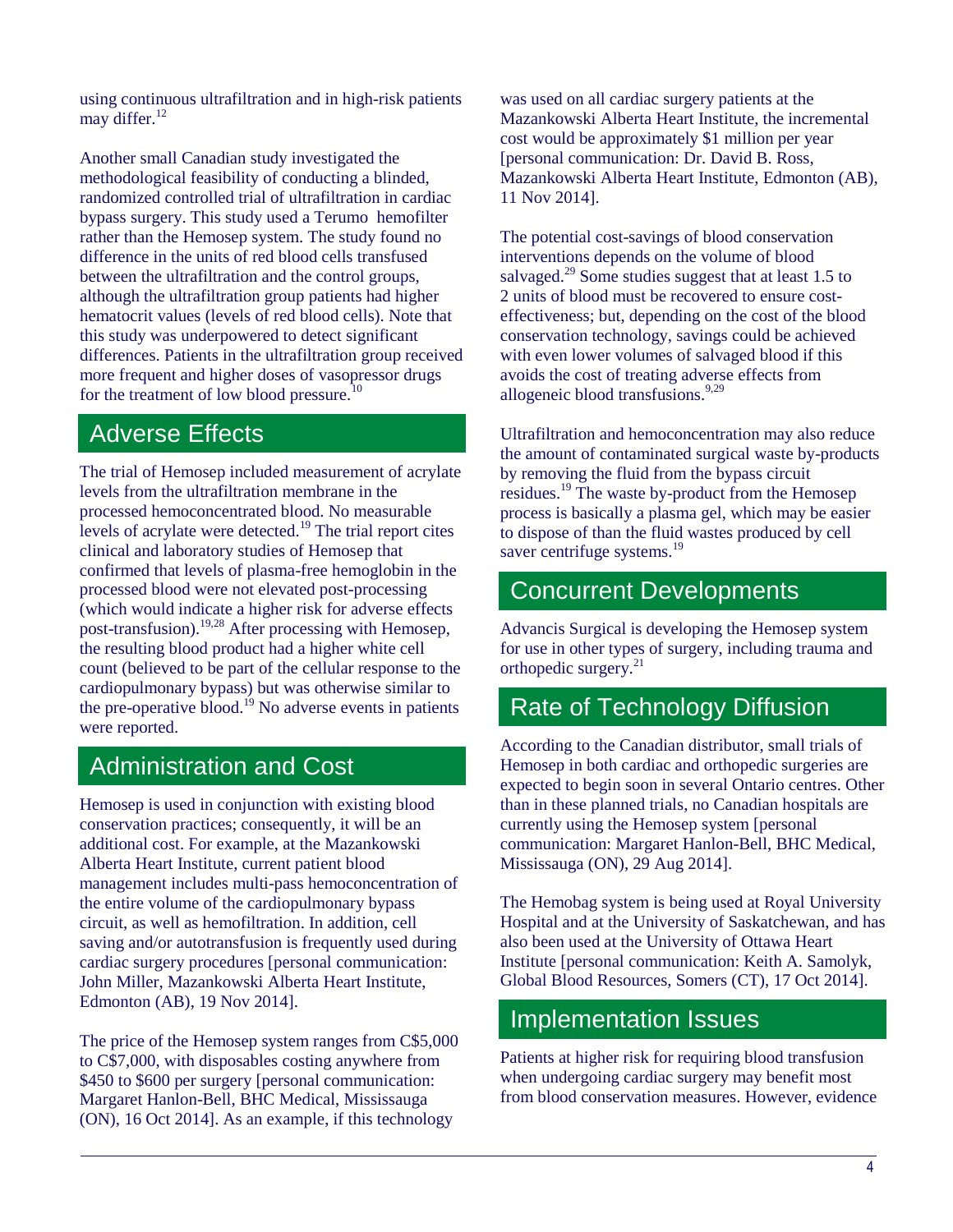of the value of stratifying high-risk patients to receive blood conservation interventions is lacking. $^{13,14}$ 

Previous work by ONTraC has shown a marked reduction in length of hospital stay and rate of postoperative infection in cardiac bypass patients who received perioperative blood management interventions.5,16 (Note that the ONTraC study reports did not mention the use of ultrafiltration.)

A recent consensus statement on technologies for blood management in cardiothoracic surgery concluded that there is moderate evidence to recommend that ultrafiltration (either continuous or modified) be used for blood conservation but that further research is needed.<sup>15</sup> An important consideration is that most studies of ultrafiltration and of other blood conservation interventions have focused on outcomes such as the volume of blood transfused rather than more important clinically relevant outcomes, such as death, stroke, myocardial infarction, and kidney failure.<sup>15</sup> There is also a need for more evidence to determine whether ultrafiltration offers an additional benefit beyond that obtained with cell savers and antifibrinolytics, and which type of ultrafiltration — continuous or modified — is superior.<sup>15</sup>

Preliminary evidence indicates that the use of ultrafiltration may be effective, but further evidence is needed to compare ultrafiltration systems and to determine their role within existing interventions for patient blood management.

#### **References**

- 1. Varghese R, Myers ML. Blood conservation in cardiac surgery: let's get restrictive. Semin Thorac Cardiovasc Surg. 2010;22(2):121-6.
- 2. Chiavetta JA, Escobar M, Newman A, He Y, Driezen P, Deeks S, et al. Incidence and estimated rates of residual risk for HIV, hepatitis C, hepatitis B and human T-cell lymphotropic viruses in blood donors in Canada, 1990-2000. CMAJ [Internet]. 2003 Oct 14 [cited 2014 Dec 19];169(8):767-73. Available from: [http://www.ncbi.nlm.nih.gov/pmc/articles/PMC2032](http://www.ncbi.nlm.nih.gov/pmc/articles/PMC203278) [78](http://www.ncbi.nlm.nih.gov/pmc/articles/PMC203278)
- 3. Mazer CD. Blood conservation in cardiac surgery: guidelines and controversies. Transfus Apher Sci. 2014 Feb;50(1):20-5.
- 4. Murphy GJ. Does blood transfusion harm cardiac surgery patients? BMC Med [Internet]. 2009 [cited 2014 Dec 19];7:38.

Available from: [http://www.biomedcentral.com/content/pdf/1741-](http://www.biomedcentral.com/content/pdf/1741-7015-7-38.pdf) [7015-7-38.pdf](http://www.biomedcentral.com/content/pdf/1741-7015-7-38.pdf)

- 5. Freedman J. The ONTraC Ontario program in blood conservation. Transfus Apher Sci. 2014 Feb;50(1):32-6.
- 6. Freedman J, Luke K, Monga N, Lincoln S, Koen R, Escobar M, et al. A provincial program of blood conservation: the Ontario Transfusion Coordinators (ONTraC). Transfus Apher Sci. 2005 Nov;33(3):343-9.
- 7. The Globe and Mail [Internet]. Toronto: Globe and Mail. Canada's blood supply hits five-year low. Here's how you can save a life (or three); 2014 Jun 27 [cited 2014 Dec 19]. Available from: [http://www.theglobeandmail.com/life/health-and](http://www.theglobeandmail.com/life/health-and-fitness/health/canadas-blood-supply-hits-five-year-low-heres-how-you-can-save-a-life-or-three/article19362000/)[fitness/health/canadas-blood-supply-hits-five-year](http://www.theglobeandmail.com/life/health-and-fitness/health/canadas-blood-supply-hits-five-year-low-heres-how-you-can-save-a-life-or-three/article19362000/)[low-heres-how-you-can-save-a-life-or](http://www.theglobeandmail.com/life/health-and-fitness/health/canadas-blood-supply-hits-five-year-low-heres-how-you-can-save-a-life-or-three/article19362000/)[three/article19362000/](http://www.theglobeandmail.com/life/health-and-fitness/health/canadas-blood-supply-hits-five-year-low-heres-how-you-can-save-a-life-or-three/article19362000/)
- 8. When blood turns green. Healthcare Finance [Internet]. 2010 Sep [cited 2014 Dec 19];(Sept):21- 3. Available from: [http://www.hfma.org.uk/news/healthcare](http://www.hfma.org.uk/news/healthcare-finance/features/newsitem.htm?newsarticleid=629)[finance/features/newsitem.htm?newsarticleid=629](http://www.hfma.org.uk/news/healthcare-finance/features/newsitem.htm?newsarticleid=629)
- 9. ECRI Institute. Autotransfusion units, blood processing [Internet]. Plymouth Meeting (PA): ECRI Institute; 2011. [cited 2014 Dec 19]. (Healthcare Product Comparison System). Available from: [www.ecri.org](http://www.ecri.org/) Subscription required.
- 10. Boodhwani M, Hamilton A, de Varennes B., Mesana T, Williams K, Wells GA, et al. A multicenter randomized controlled trial to assess the feasibility of testing modified ultrafiltration as a blood conservation technology in cardiac surgery. J Thorac Cardiovasc Surg. 2010 Mar;139(3):701-6.
- 11. Colli A, Balduzzi S, Ruyra X. The Hemobag: the modern ultrafiltration system for patients undergoing cardiopulmonary by pass. J Cardiothorac Surg [Internet]. 2012 [cited 2014 Dec 19];7:55. Available from: [http://www.ncbi.nlm.nih.gov/pmc/articles/PMC3410](http://www.ncbi.nlm.nih.gov/pmc/articles/PMC3410786/) [786/](http://www.ncbi.nlm.nih.gov/pmc/articles/PMC3410786/)
- 12. Whitlock R, Mathew J, Eikelboom J, Al-Saleh AM, Yuan F, Teoh K. Processed residual pump blood in cardiac surgery: the Processed Residual Blood in Cardiac surgery trial. Transfusion. 2013 Jul;53(7):1487-92.
- 13. Boodhwani M, Williams K, Babaev A, Gill G, Saleem N, Rubens FD. Ultrafiltration reduces blood transfusions following cardiac surgery: a metaanalysis. Eur J Cardiothorac Surg [Internet]. 2006 Dec [cited 2014 Dec 19];30(6):892-7. Available from:

[http://ejcts.oxfordjournals.org/content/30/6/892.full.](http://ejcts.oxfordjournals.org/content/30/6/892.full.pdf+html) [pdf+html](http://ejcts.oxfordjournals.org/content/30/6/892.full.pdf+html)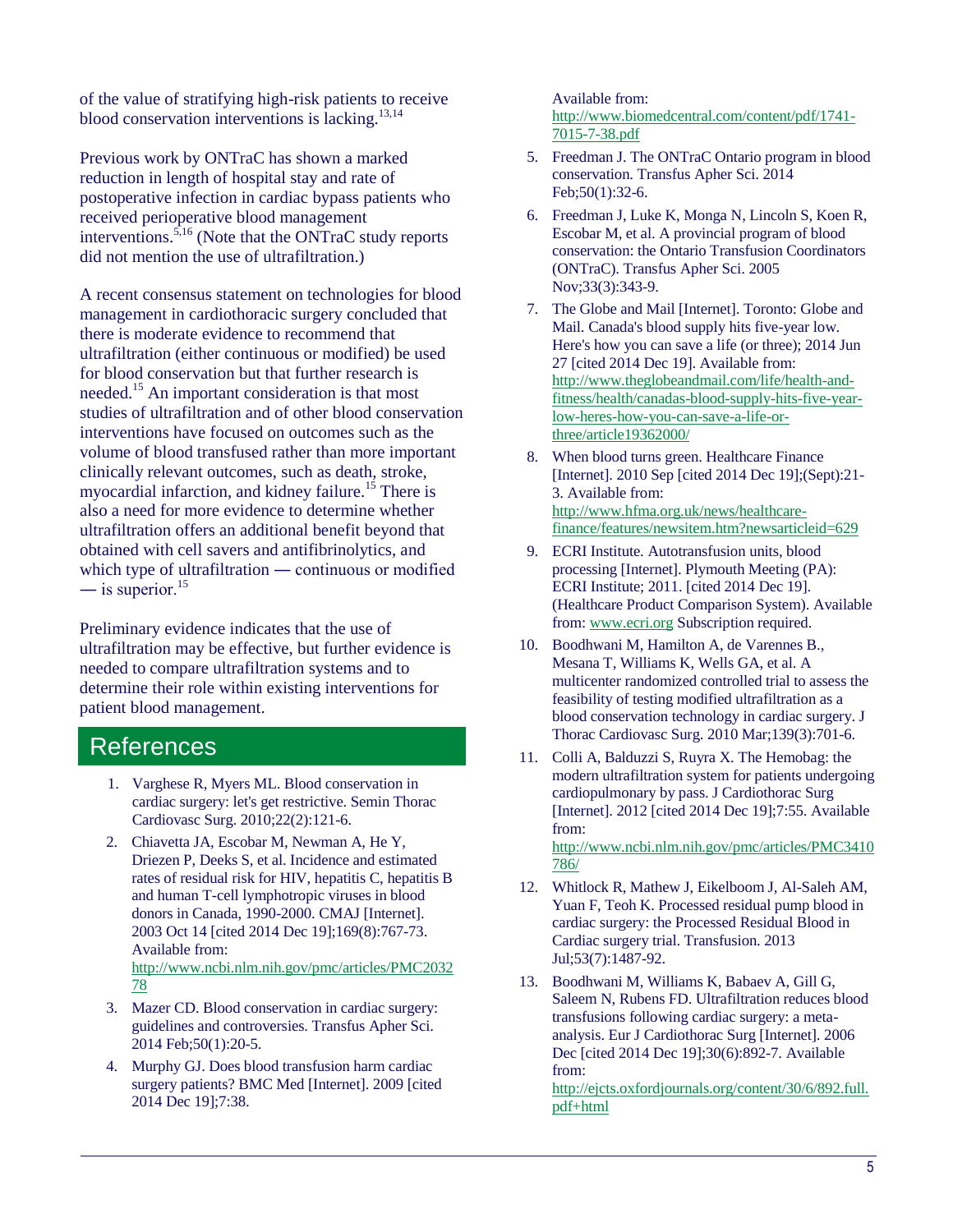- 14. Ferraris VA, Brown JR, Despotis GJ, Hammon JW, Reece TB, Saha SP, et al. 2011 update to the Society of Thoracic Surgeons and the Society of Cardiovascular Anesthesiologists blood conservation clinical practice guidelines [United States]. Ann Thorac Surg [Internet]. 2011 [cited 2014 Dec 19];91(3):944-82. Available from: <http://dx.doi.org/10.1016/j.athoracsur.2010.11.078>
- 15. Menkis AH, Martin J, Cheng DC, Fitzgerald DC, Freedman JJ, Gao C, et al. Drug, devices, technologies, and techniques for blood management in minimally invasive and conventional cardiothoracic surgery: a consensus statement from the International Society for Minimally Invasive Cardiothoracic Surgery (ISMICS) 2011. Innovations (Phila). 2012 Jul;7(4):229-41.
- 16. Hare GM, Freedman J, David MC. Review article: risks of anemia and related management strategies: can perioperative blood management improve patient safety? Can J Anaesth. 2013 Feb;60(2):168- 75.
- 17. Cross MH. Autotransfusion in cardiac surgery. Perfusion. 2001 Sep;16(5):391-400.
- 18. Heimbecker RO. Blood recycling eliminates need for blood. CMAJ [Internet]. 1996 Aug 1 [cited 2014 Dec 19];155(3):275-6. Available from: [http://www.ncbi.nlm.nih.gov/pmc/articles/PMC1487](http://www.ncbi.nlm.nih.gov/pmc/articles/PMC1487976/) [976/](http://www.ncbi.nlm.nih.gov/pmc/articles/PMC1487976/)
- 19. Gunaydin S, Gourlay T. Novel ultrafiltration technique for blood conservation in cardiac operations. Ann Thorac Surg. 2013 Jun;95(6):2148- 51.
- 20. Moskowitz DM, Klein JJ, Shander A, Perelman SI, McMurtry KA, Cousineau KM, et al. Use of the Hemobag for modified ultrafiltration in a Jehovah's Witness patient undergoing cardiac surgery. J Extra Corpor Technol. 2006 Sep;38(3):265-70.
- 21. Advancis Surgical. Hemosep life changing technology... [Internet]. Nottingham (GB): Advancis Surgical; 2013. [cited 2014 Dec 19]. Available from: [http://www.bhcmedical.ca/pdfs/hemosep\\_brochure.p](http://www.bhcmedical.ca/pdfs/hemosep_brochure.pdf) [df](http://www.bhcmedical.ca/pdfs/hemosep_brochure.pdf)
- 22. Health Canada. Medical Devices Active Licence Listing (MDALL) [Internet]. Ottawa: Drugs and Health Products, Health Canada [cited 2014 Dec 19; modified 2009 Feb 05]. Available from: [http://www.hc-sc.gc.ca/dhp-mps/md-im/licen/mdlic](http://www.hc-sc.gc.ca/dhp-mps/md-im/licen/mdlic-eng.php)[eng.php](http://www.hc-sc.gc.ca/dhp-mps/md-im/licen/mdlic-eng.php)
- 23. Mail Online [Internet]. London: Daily Mail. UK 'blood recycling' breakthrough will let Jehovah's Witnesses have major surgery; 2014 Apr 27 [cited

2014 Dec 19]. Available from: [http://www.dailymail.co.uk/news/article-](http://www.dailymail.co.uk/news/article-2614169/UK-blood-recycling-breakthrough-let-Jehovahs-Witnesses-major-surgery.html)[2614169/UK-blood-recycling-breakthrough-let-](http://www.dailymail.co.uk/news/article-2614169/UK-blood-recycling-breakthrough-let-Jehovahs-Witnesses-major-surgery.html)[Jehovahs-Witnesses-major-surgery.html](http://www.dailymail.co.uk/news/article-2614169/UK-blood-recycling-breakthrough-let-Jehovahs-Witnesses-major-surgery.html)

- 24. Tokin C, Almeda J, Jain S, Kim J, Henderson R, Nadim M, et al. Blood-management programs: a clinical and administrative model with program implementation strategies. Perm J [Internet]. 2009 [cited 2014 Dec 19];13(1):18-28. Available from: [http://www.ncbi.nlm.nih.gov/pmc/articles/PMC3034](http://www.ncbi.nlm.nih.gov/pmc/articles/PMC3034461/) [461/](http://www.ncbi.nlm.nih.gov/pmc/articles/PMC3034461/)
- 25. Schulich School of Medicine & Dentistry [Internet]. London (ON): Western University; 2014. Preoperative blood conservation; 2014 [cited 2014 Dec 18]. Available from: [https://www.schulich.uwo.ca/anesthesia/perioperativ](https://www.schulich.uwo.ca/anesthesia/perioperative-blood-conservation) [e-blood-conservation](https://www.schulich.uwo.ca/anesthesia/perioperative-blood-conservation)
- 26. Gourlay T, Gunaydin S. Clinical outcome of transfusion processed by ultrafiltration in patients undergoing coronary bypass. In: Abstracts of the 14th Annual NATA Symposium; 2013 April 18-19; Vienna. Malden (MA): Transfusion Medicine; 2013. 28 p.
- 27. Hogan M, Needham A, Ortmann E, Bottrill F, Besser M, Klein A. A randomized controlled trial of the effect of concentrating residual cardiopulmonary bypass blood using Hemosep on patient haematocrit after cardiac surgery. In: Rasmussen BS, Manners J, editors. 29th Annual Meeting of the European Association of Cardiothoracic Anaesthesiologists (EACTA) and 14th International Congress on Cardiovascular Anesthesia (ICCVA); 2014 Sep 17- 19; Florence. Lengerich (DE): Applied Cardiopulmonary Pathophysiology; 2014. p.51-2.
- 28. Vermeulen Windsant IC, de Wit NC, Sertorio JT, Beckers EA, Tanus-Santos JE, Jacobs MJ, et al. Blood transfusions increase circulating plasma free hemoglobin levels and plasma nitric oxide consumption: a prospective observational pilot study. Crit Care [Internet]. 2012 [cited 2014 Dec 19];16(3):R95. Available from: [http://www.ncbi.nlm.nih.gov/pmc/articles/PMC3580](http://www.ncbi.nlm.nih.gov/pmc/articles/PMC3580641/pdf/cc11359.pdf) [641/pdf/cc11359.pdf](http://www.ncbi.nlm.nih.gov/pmc/articles/PMC3580641/pdf/cc11359.pdf)
- 29. Samnaliev M, Tran CM, Sloan SR, Gasior I, Lightdale JR, Brustowicz RM. Economic evaluation of cell salvage in pediatric surgery. Paediatr Anaesth. 2013 Nov;23(11):1027-34.